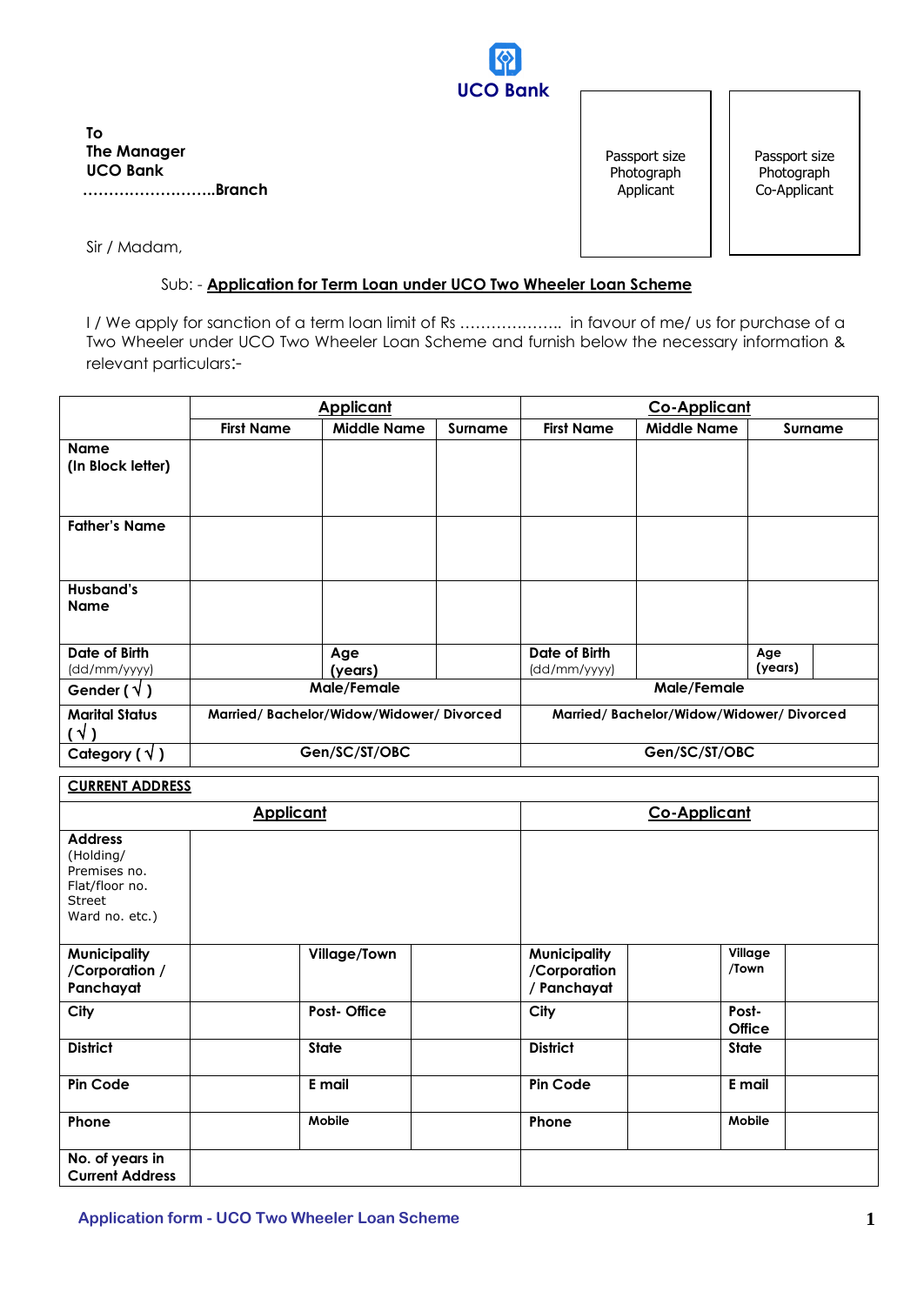

# **PERMANENT ADDRESS**

|                                                                                           | <b>Applicant</b>   | <b>Co-Applicant</b>                                                    |  |  |
|-------------------------------------------------------------------------------------------|--------------------|------------------------------------------------------------------------|--|--|
| <b>Address</b><br>(Holding/<br>Premises no.<br>Flat/floor no.<br>Street<br>Ward no. etc.) |                    |                                                                        |  |  |
| <b>Municipality</b><br>/Corporation /<br>Panchayat                                        | Village/Town       | <b>Municipality</b><br>Village<br>/Town<br>/Corporation<br>/ Panchayat |  |  |
| City                                                                                      | <b>Post-Office</b> | Post-<br>City<br><b>Office</b>                                         |  |  |
| <b>District</b>                                                                           | <b>State</b>       | <b>District</b><br><b>State</b>                                        |  |  |
| Pin Code                                                                                  | Phone              | <b>Pin Code</b><br>Phone                                               |  |  |

|                                                                         | <b>RELATIONSHIP WITH ANY MEMBER OF UCO BANK STAFF</b> |                                      |                                                                      |                             |                                                    |  |
|-------------------------------------------------------------------------|-------------------------------------------------------|--------------------------------------|----------------------------------------------------------------------|-----------------------------|----------------------------------------------------|--|
|                                                                         | <b>Applicant</b>                                      |                                      |                                                                      | Co-Applicant                |                                                    |  |
| <b>Relationship with</b><br>any Member of UCO<br>Bank Staff $(\sqrt{})$ | Yes / No                                              | If yes,<br>Nature of<br>relationship | Relationship<br>with any<br>Member of<br><b>UCO Bank Staff</b><br>ิง | Yes / No                    | If yes,<br><b>Nature</b><br>оf<br>relations<br>hip |  |
| Name of the UCO<br><b>Bank Staff</b>                                    |                                                       | PFM No.                              | Name of the<br><b>UCO Bank Staff</b>                                 |                             | PFM No.                                            |  |
| Category of the<br><b>UCO Bank Staff</b><br>$(\sqrt{ } )$               | Officer/Clerk<br>Sub-staff                            | Present<br>Place of<br>Posting       | Category of<br>the UCO Bank<br>Staff $(\sqrt{})$                     | Officer/Clerk<br>/Sub-staff | Present<br>Place of<br>Posting                     |  |

| <b>EDUCATIONAL QUALIFICATION</b> |               |               |               |  |  |
|----------------------------------|---------------|---------------|---------------|--|--|
|                                  | Applicant     |               | Co-Applicant  |  |  |
| Academic                         | Professional  | Academic      | Professional  |  |  |
| Qualification                    | Qualification | Qualification | Qualification |  |  |

## **FAMILY MEMBERS**

| <b>Applicant</b> |  |                   |  | Co-Applicant   |  |                   |  |
|------------------|--|-------------------|--|----------------|--|-------------------|--|
| Minors (No.)     |  | Adults (No.)      |  | Minors (No.)   |  | Adults (No.)      |  |
| No. of           |  | No. of            |  | No. of         |  | No. of            |  |
| Family           |  | <b>Dependents</b> |  | Family         |  | <b>Dependents</b> |  |
| <b>Members</b>   |  |                   |  | <b>Members</b> |  |                   |  |

|                                                                       | <b>Applicant</b>                            |                               | <b>Co-Applicant</b>                         |
|-----------------------------------------------------------------------|---------------------------------------------|-------------------------------|---------------------------------------------|
| Pan Card/ GIR<br>no.                                                  | <b>Ration Card</b><br>no.                   | Pan Card/<br>GIR no.          | <b>Ration Card</b><br>no.                   |
| <b>Voter Id Card</b><br>no.                                           | Passport no.                                | Voter Id<br>Card no.          | Passport no.                                |
| <b>Driving License</b><br>no.                                         | <b>Office</b><br><b>Identity</b><br>Card no | <b>Driving</b><br>License no. | <b>Office</b><br><b>Identity</b><br>Card no |
| Relationship<br>between the<br><b>Applicant &amp;</b><br>Co-applicant |                                             |                               |                                             |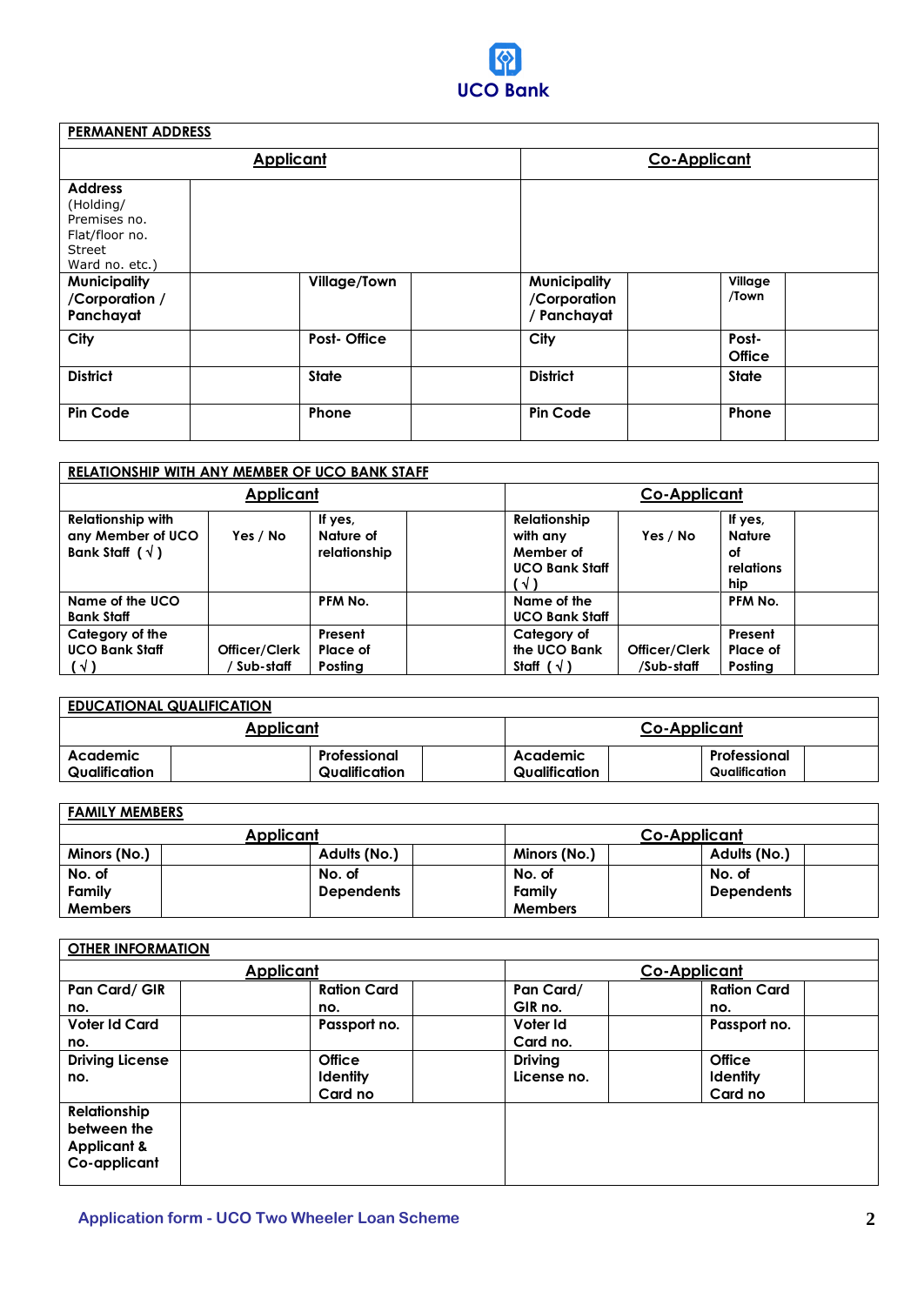

| <b>OTHER INFORMATION</b>                                          |                                  |                                     | <b>Applicant</b>                   |                                                           | <b>Co-Applicant</b>     |                                     |  |
|-------------------------------------------------------------------|----------------------------------|-------------------------------------|------------------------------------|-----------------------------------------------------------|-------------------------|-------------------------------------|--|
| <b>UCO Bank</b>                                                   | Age of Banking Relationship with |                                     | New Customer / (Months)            |                                                           | New Customer / (Months) |                                     |  |
| Whether you are guarantor of<br>someone else? ( $\sqrt{ }$ )      |                                  |                                     | /  (Years)<br>Yes / No             |                                                           | /  (Years)<br>Yes / No  |                                     |  |
| SB/Current a/c no. with UCO BANK<br>(CBS Branch)                  |                                  |                                     |                                    |                                                           |                         |                                     |  |
| <b>OCCUPATION PARTICULARS:-</b>                                   |                                  |                                     |                                    |                                                           |                         |                                     |  |
|                                                                   |                                  | <b>Applicant</b>                    |                                    |                                                           |                         | Co-Applicant                        |  |
| Occupation                                                        |                                  | Service/Business/Professional/Self- |                                    |                                                           |                         | Service/Business/Professional/Self- |  |
| $(\vee)$                                                          |                                  | wife/Student/Others                 | employed/Agriculture/Retired/House | employed/Agriculture/Retired/House<br>wife/Student/Others |                         |                                     |  |
| <b>Designation</b>                                                |                                  | <b>Department</b>                   |                                    | <b>Designation</b>                                        |                         | <b>Department</b>                   |  |
| No. of years in<br>Present                                        |                                  | Emp / PF No.                        |                                    | No. of years<br>in Present                                |                         | Emp / PF<br>No.                     |  |
| Occupation<br>Date of                                             |                                  | <b>Retirement</b>                   |                                    | Occupation<br>Date of                                     |                         | <b>Retirement</b>                   |  |
| Retirement<br>(As per Employer's<br>certificate)                  |                                  | Age                                 |                                    | Retirement<br>(As per Emp.<br>certificate)                |                         | Age                                 |  |
| Name of the<br>Employer /<br><b>Business</b><br>Organization      |                                  |                                     |                                    |                                                           |                         |                                     |  |
| Address of the<br>Employer /<br><b>Business</b><br>Organization   |                                  |                                     |                                    |                                                           |                         |                                     |  |
| Village/Town/<br>City                                             |                                  | Post-<br><b>Office</b>              |                                    | Village/Town/<br>City                                     |                         | Post-<br><b>Office</b>              |  |
| <b>District</b>                                                   |                                  | <b>State</b>                        |                                    | <b>District</b>                                           |                         | <b>State</b>                        |  |
| Pin                                                               |                                  | Phone                               |                                    | Pin                                                       |                         | Phone                               |  |
| Fax                                                               |                                  | E mail                              |                                    | Fax                                                       |                         | E mail                              |  |
| Nature of<br>Employment ( $\sqrt{ }$ )                            |                                  | Transferable / Non-Transferable     |                                    |                                                           |                         | Transferable / Non-Transferable     |  |
| No. of years in<br>the present<br>occupation                      |                                  |                                     |                                    |                                                           |                         |                                     |  |
| <b>INCOME PARTICULARS:-</b>                                       |                                  |                                     |                                    |                                                           |                         |                                     |  |
|                                                                   |                                  | <b>Applicant</b>                    |                                    | <b>Co-Applicant</b>                                       |                         |                                     |  |
| <b>Monthly Income from</b>                                        |                                  |                                     |                                    |                                                           |                         |                                     |  |
| <b>Occupation (A)</b><br>Other Regular Income per<br>month (B)    |                                  | Rs<br>Rs.                           | Source                             | <b>Other Regular</b><br>Income per<br>month $(B)$         |                         | Source<br><b>Rs</b>                 |  |
| <b>Total Monthly Income</b><br>$(C= A+B)$                         |                                  | Rs                                  |                                    | $(C= A+B)$<br>Rs                                          |                         |                                     |  |
| <b>Monthly Deductions /</b><br>Expenses (D)                       |                                  | Rs                                  |                                    | <b>Rs</b>                                                 | (D)                     |                                     |  |
| Net Income (E=C-D)                                                |                                  |                                     |                                    | $(E=C-D)$                                                 |                         |                                     |  |
| Rs<br><b>Monthly Repayment (EMI)</b><br>of any outstanding loan/s |                                  | Rs.                                 |                                    |                                                           | Rs<br>Rs <u></u>        |                                     |  |

**Application form - UCO Two Wheeler Loan Scheme 3**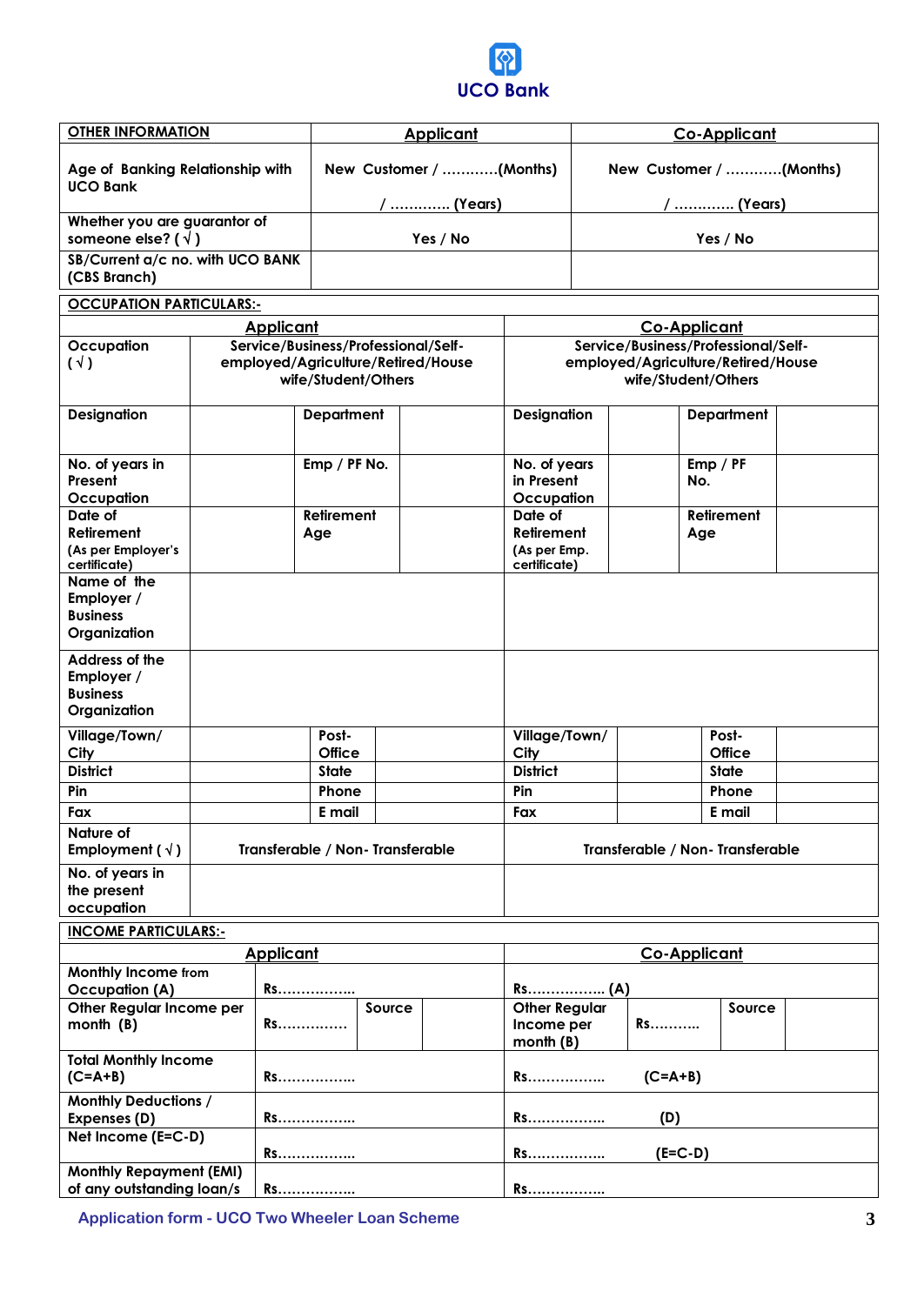

|                | PARTICULARS OF TWO WHEELER PROPOSED TO BE PURCHASED |           |  |  |  |
|----------------|-----------------------------------------------------|-----------|--|--|--|
| 1.             | <b>Manufacturer &amp; Model*</b>                    |           |  |  |  |
| 2.             | Name of the Dealer / Seller                         |           |  |  |  |
| 3 <sub>1</sub> | <b>Type/Class of Two Wheeler</b>                    |           |  |  |  |
| 4.             | Year of Manufacture (yyyy)                          |           |  |  |  |
| 5.             | Cost of New Two Wheeler (Show room price)           | Rs        |  |  |  |
| 6.             | <b>Cost of Accessories</b>                          | <b>Rs</b> |  |  |  |
| 7.             | Cost of Insurance (One year)                        | Rs        |  |  |  |
| 8.             | Cost of Registration / Road Tax (One year)          | Rs        |  |  |  |
| 9.             | Total Cost of the Two Wheeler (5+6+7+8)             | Rs        |  |  |  |

|    | <b>LOAN PARTICULARS</b>                          |                                                      |
|----|--------------------------------------------------|------------------------------------------------------|
| 1. | <b>Margin Offered</b>                            | <b>Rs</b>                                            |
| 2. | Proposed Repayment Period for Term Loan (Months) |                                                      |
| 3. | <b>Proposed Equated Monthly Instalment (EMI)</b> | <b>Rs</b>                                            |
| 4. | <b>Proposed Mode of Repayment</b>                | Deduction at source                                  |
|    | V)                                               | (salary & terminal benefits) by the Employer / Post- |
|    |                                                  | <b>Dated Cheques</b>                                 |

|              | PARTICULARS OF SECURITIES OFFERED                   |  |                                                     |  |  |
|--------------|-----------------------------------------------------|--|-----------------------------------------------------|--|--|
|              | A. Personal guarantee offered, if any               |  |                                                     |  |  |
|              | <b>Name of the Guarantor</b>                        |  | Nature of Relationship with the applicant/s, if any |  |  |
| 1            |                                                     |  |                                                     |  |  |
| $\mathbf{2}$ |                                                     |  |                                                     |  |  |
|              |                                                     |  |                                                     |  |  |
|              | <b>B. Collateral Securities offered, if any</b>     |  |                                                     |  |  |
|              | <b>Description of Collateral Securities offered</b> |  | <b>Present value of Collateral Securities</b>       |  |  |
|              |                                                     |  | <b>Rs</b>                                           |  |  |
| $\mathbf{2}$ |                                                     |  | Rs                                                  |  |  |
| 3            |                                                     |  | <b>Rs</b>                                           |  |  |

## **DECLARATION**

I/We declare that all particulars and information given in the application form are true, correct and complete and that they shall form the basis of loan under UCO Two Wheeler Loan Scheme to be availed from UCO Bank.

#### **Application form - UCO Two Wheeler Loan Scheme 4**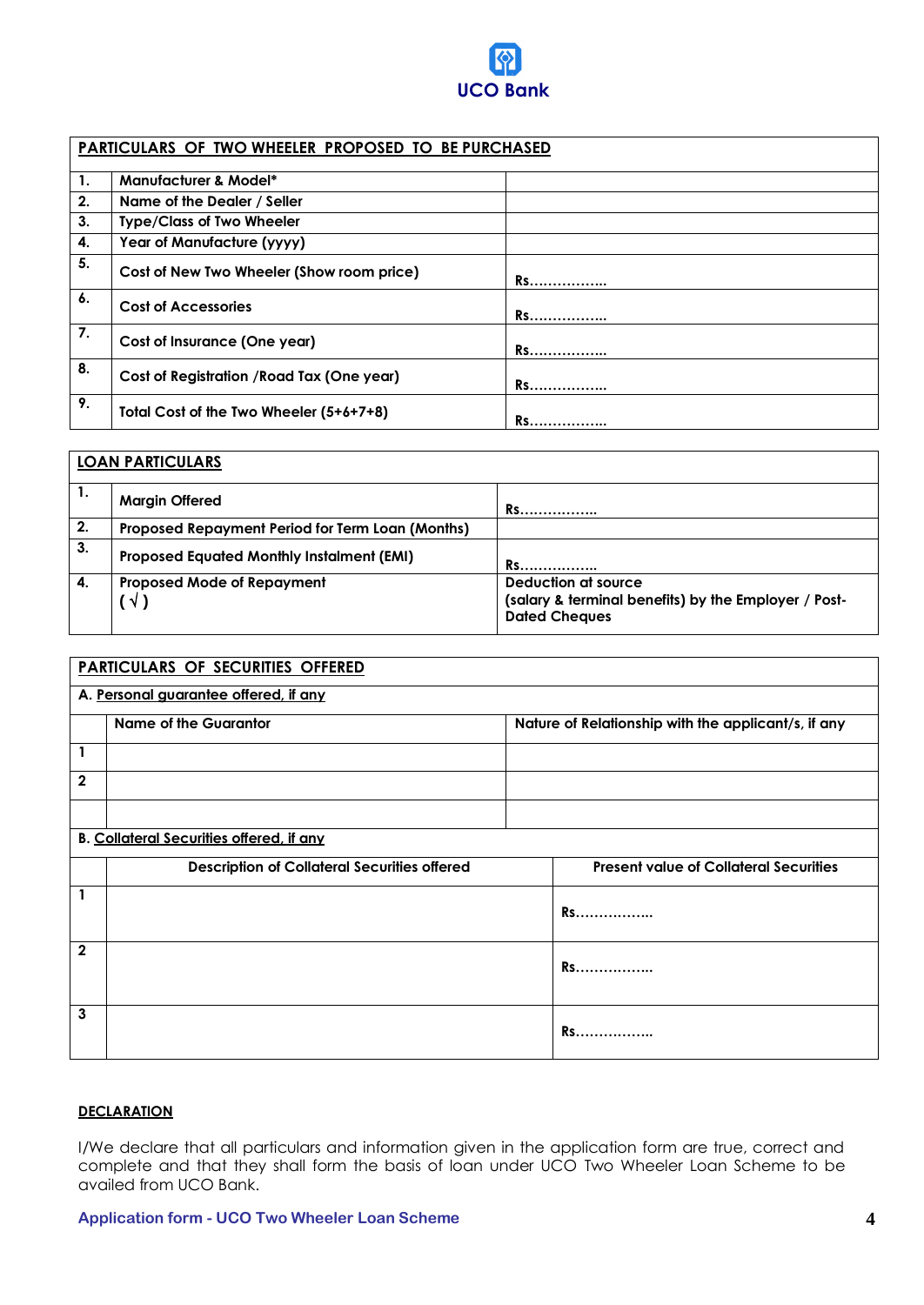

I/We confirm that we have had no insolvency proceedings against me/us nor have I/we ever been adjudicated /insolvent.

I/we also agree to UCO Bank making enquiries in respect of the loan application made by me/us. I/We further agree that my/our loan if sanctioned shall be governed by the rules of UCO Bank which may be in force from time to time.

**(Applicant's Signature) (Co-Applicant's Signature)**

**Date:- Date:-**

**Place:- Place:-**

**List of Enclosure:** As per Annexure